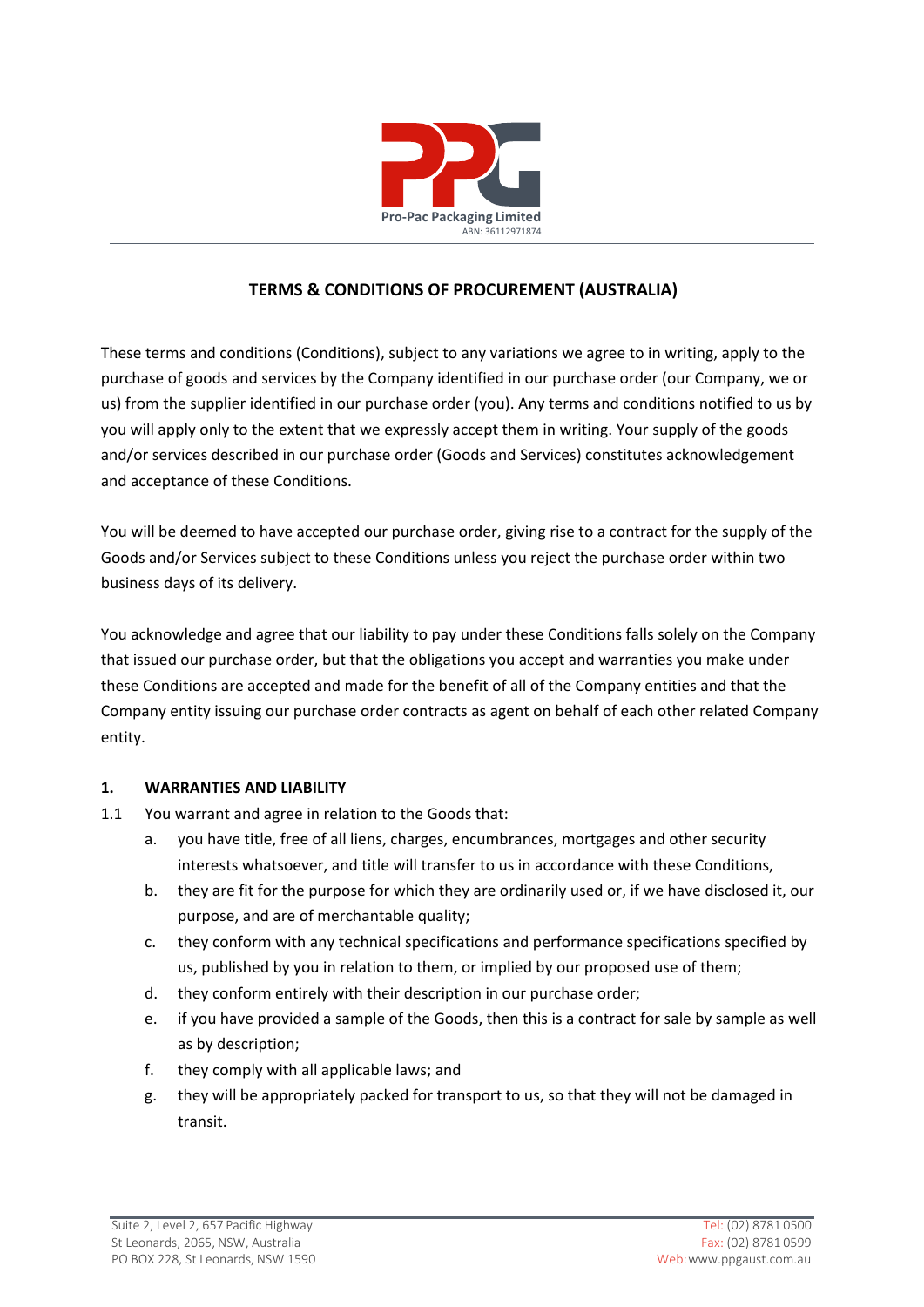- 1.2 You warrant and agree in relation to the Services that:
	- a. they will be provided with due skill and care to a standard expected of an organisation experienced in the delivery of Services of this kind;
	- b. you will comply with any of our applicable policies and procedures as they relate to the performance of the Services;
	- c. you will procure and maintain all licenses, permits and authorisations necessary for you to supply the Services; and
	- d. in supplying the Services, you will comply with, and not do anything which would cause us to contravene any applicable laws.
- 1.3 In addition to our other rights, we are entitled to the rights provided under Competition and Consumer Act 2010 (Cth) as if that Act applied to the supply of the Goods and Services.
- 1.4 You indemnify us, and will keep us indemnified, in respect of all losses, costs, expenses and damage of any nature (including consequential loss) arising directly or indirectly as a result of any breach by you of these Conditions, and any claims by third parties for compensation for personal injury or loss or damage to property as a result of your act or omission. This clause applies notwithstanding anything in your trading terms which might otherwise exclude or limit such liability.
- 1.5 In connection with the provision of goods and services by you to us under these Conditions, you must
	- a. act in an ethical and socially responsible manner and adopt behaviours that are reasonably expected of companies of a similar size and nature to you;
	- b. that all statements made by you to us, including notices, reports and other communications, accurately reflect the actual activities and transactions between us; and
	- c. comply with our Environmental, Sustainability and Ethical Standards and Sourcing Policy, found on our website at www.ppgaust.com.

# **2. WARRANTY PERIOD**

- 2.1 In addition to our rights under clause 1, you warrant that the Goods will be free from any defects, deficiencies or other faults in their design, workmanship, material and satisfactory mechanical and electrical functioning, from the date of acceptance by us for a period of eighteen months (or such other period we agree in writing) (Warranty Period).
- 2.2 You will repair any defects, deficiencies or other faults in the Goods which become apparent during the Warranty Period or promptly replace the Goods, if necessary, at no cost to us.
- 2.3 A fresh warranty for the same period commences in relation to any item repaired or replaced from the date of repair or replacement.

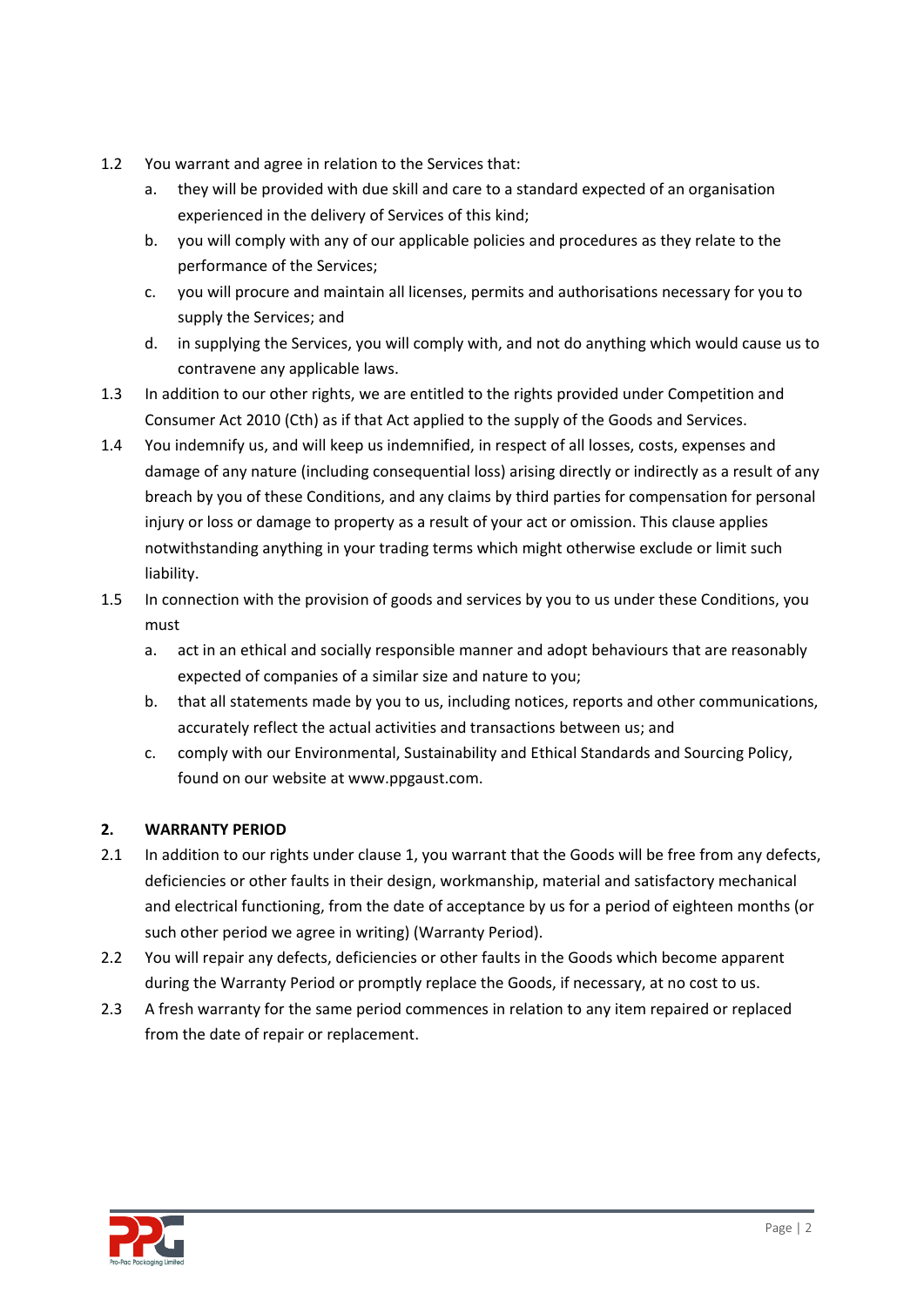### **3. PRICE AND PAYMENT**

- 3.1 We will pay you the price specified in our purchase order (Price). The Price is inclusive of any sales tax and duty, but exclusive of GST. Except to the extent expressly provided in our purchase order:
	- a. we will pay no charges for packing or carriage of the Goods, expenses, duties, other taxes or imposts or any of your other costs; and
	- b. you will not be entitled to any adjust the Price due to fluctuations in exchange rates, material costs, taxes, duties or labour costs.
- 3.2 Unless otherwise specified in our purchase order, you may invoice us after completing delivery of the Goods and Services, and we will pay your invoice within 30 days of the end of the month in which it is received. We may pay you by cheque, credit card, electronic funds transfer or cash.

### **4. GST**

- 4.1 If, and to the extent that, the supply of Goods and/or Services is a taxable supply then, subject to our receipt of a valid tax invoice, in addition to and at the same time as we pay the Price, we will pay any GST payable for the taxable supply.
- 4.2 All rebates, discounts or other reductions in price will be calculated on the GST exclusive price.
- 4.3 Any costs to be reimbursed or indemnified exclude any amount of GST for which an input tax credit can be claimed.
- 4.4 Expressions in italics in this clause 4 have the same meaning as given in the A New Tax System (Goods and Services Tax) Act 1999 (Cth).

### **5. RIGHT OF REJECTION**

- 5.1 We may reject any of the Goods if you fail to comply with these Conditions, or they do not meet our specifications. Upon any such rejection:
	- a. we will notify you of the rejection in writing and you must (at your cost) collect the rejected Goods;
	- b. we have no obligation to pay for the rejected Goods; and
	- c. you remain liable under clause 1.4 for any cost, loss, damage or liability suffered in relation to the rejected Goods or our rejection of them.
- 5.2 Our payment for Goods, signing of a delivery docket or other acknowledgement of delivery does not prejudice our right of rejection.

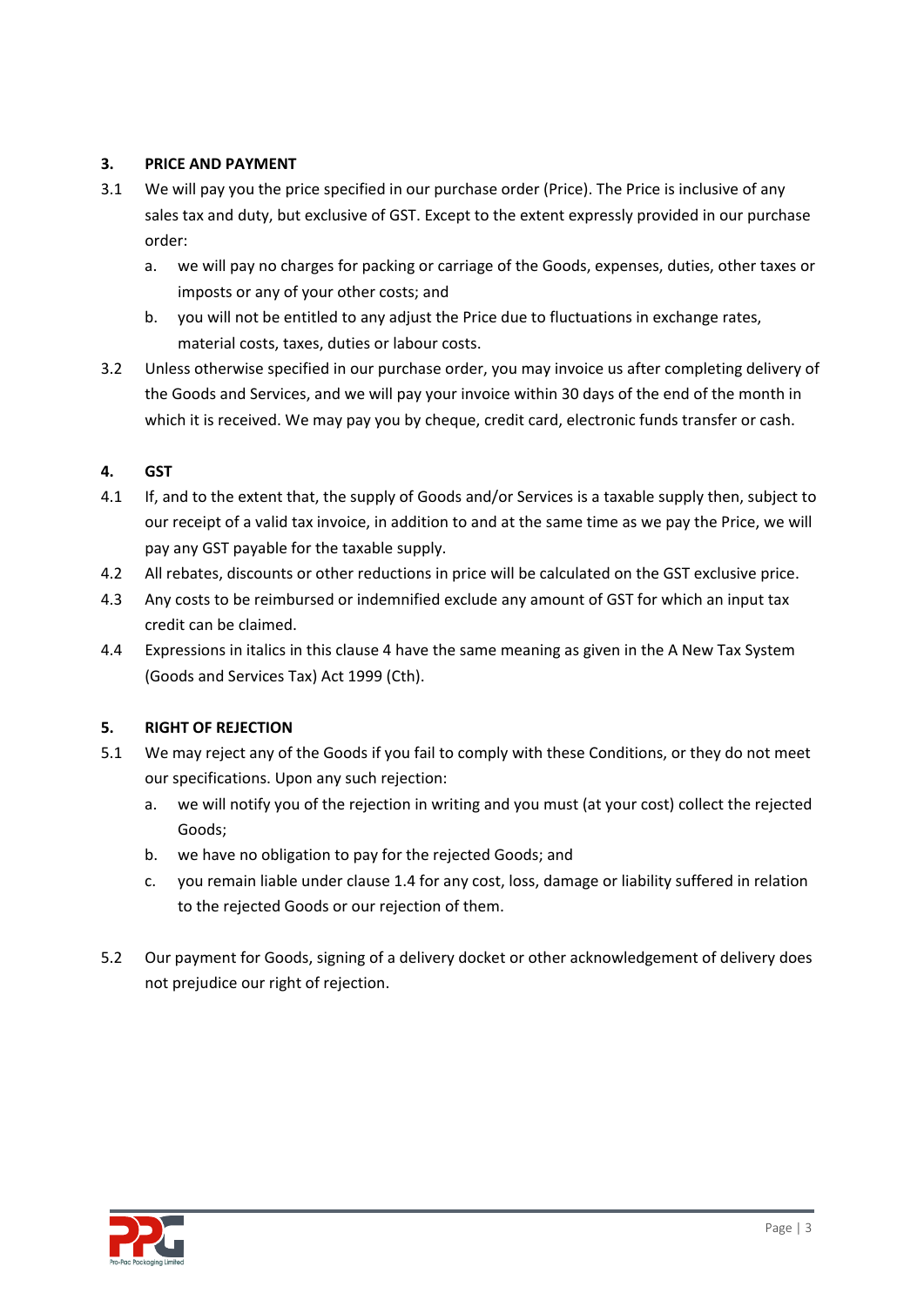### **6. DELIVERY**

- 6.1 The Goods and Services must be delivered at the time and place specified in our purchase order or as otherwise specified by us in writing.
- 6.2 We have no obligation to accept or pay for Goods or Services not delivered in accordance with clause 6.1 unless:
	- a. the failure was caused by circumstances beyond your control; or
	- b. we consent in writing to a change to the time or place of delivery.
- 6.3 You must advise us immediately in writing if:
	- a. delivery is unlikely to take place on the due date; or
	- b. there is a partial loss of, damage to, or defects in any delivery of Goods or Services; and you must take all necessary steps to avoid or minimise any delay and must immediately replace any lost or damaged Goods or rectify any defect in the Services at your cost, if we so require.

### **7. PASSING OF TITLE AND RISK**

- 7.1 Title to the Goods passes to us on delivery.
- 7.2 The Goods remain at your risk until they have passed our inspection and performance tests and have been accepted by us in writing.
- 7.3 All tools, dies, patterns, jigs, equipment and drawings created or used in the performance of the Services or manufacture of the Goods and which are paid for by us are our property and must not be used without our authority.

### **8. INTELLECTUAL PROPERTY**

- 8.1 You warrant that the Goods and any materials supplied to us in the performance of the Services do not infringe any patent, trademark, registered design, name, copyright or other protected right (Intellectual Property) and that we will be free to use them without infringing any such Intellectual Property.
- 8.2 To the extent that use of the Goods requires a licence of rights in Intellectual Property belonging to a third party you must procure for us a perpetual, royalty-free, transferable licence to use that Intellectual Property in respect of our use of the Goods.
- 8.3 You agree that we will own all Intellectual Property arising as a result of the provision of the Services and you assign to us all rights and title to such Intellectual Property. You must procure all necessary arrangements with your personnel to give effect to this clause.

### **9. INSURANCE**

You must have, and must ensure that any sub-contractors have, public liability and workers' compensation insurance in amounts reasonably acceptable to us. We may require evidence of that insurance at any time.